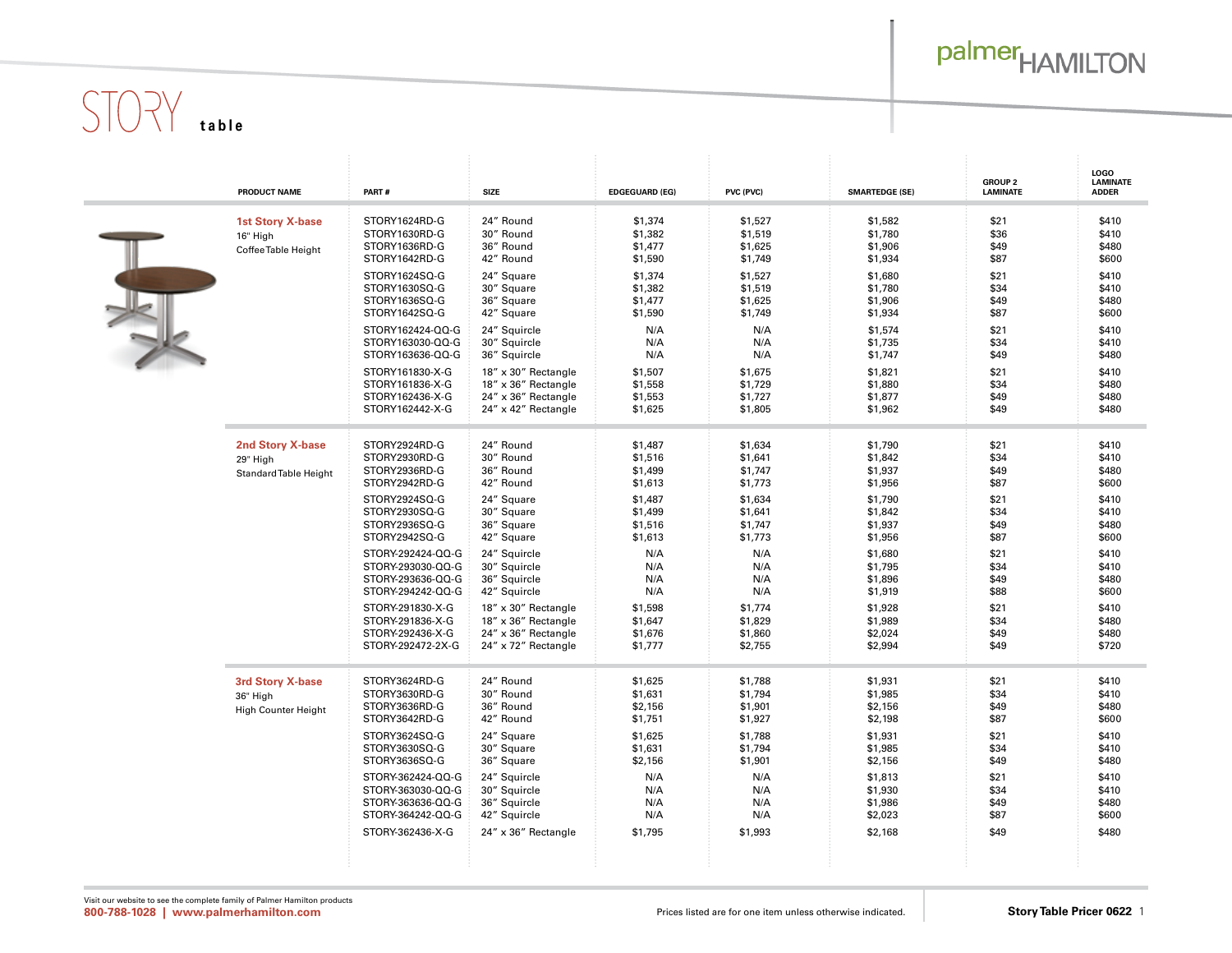### STORY table

|  | <b>PRODUCT NAME</b>                                                 | PART#                                                                              | <b>SIZE</b>                                                                                           | <b>EDGEGUARD (EG)</b>                               | PVC (PVC)                                           | <b>SMARTEDGE (SE)</b>                               | <b>GROUP 2</b><br><b>LAMINATE</b>    | LOGO<br><b>LAMINATE</b><br><b>ADDER</b>   |
|--|---------------------------------------------------------------------|------------------------------------------------------------------------------------|-------------------------------------------------------------------------------------------------------|-----------------------------------------------------|-----------------------------------------------------|-----------------------------------------------------|--------------------------------------|-------------------------------------------|
|  | 4th Story X-base<br>42" High<br>Pub-Height                          | STORY4224RD-G<br>STORY4230RD-G<br>STORY4236RD-G<br>STORY4242RD-G                   | 24" Round<br>30" Round<br>36" Round<br>42" Round                                                      | \$1,638<br>\$1,645<br>\$1,745<br>\$1,763            | \$1,801<br>\$1,808<br>\$1,918<br>\$1,939            | \$1,948<br>\$1,999<br>\$2,124<br>\$2,171            | \$21<br>\$34<br>\$49<br>\$87         | \$410<br>\$410<br>\$480<br>\$600          |
|  |                                                                     | STORY4224SQ-G<br>STORY4230SQ-G<br>STORY4236SQ-G                                    | 24" Square<br>30" Square<br>36" Square                                                                | \$1,638<br>\$1,645<br>\$1,745                       | \$1,801<br>\$1,808<br>\$1,918                       | \$1,948<br>\$2,006<br>\$2,124                       | \$21<br>\$34<br>\$49                 | \$410<br>\$410<br>\$480                   |
|  |                                                                     | STORY-422424-QQ-G<br>STORY-423030-QQ-G<br>STORY-423636-QQ-G<br>STORY-424242-QQ-G   | 24" Sauircle<br>30" Squircle<br>36" Squircle<br>42" Squircle                                          | N/A<br>N/A<br>N/A<br>N/A                            | N/A<br>N/A<br>N/A<br>N/A                            | \$1,826<br>\$1,944<br>\$2,000<br>\$2,036            | \$21<br>\$34<br>\$49<br>\$87         | \$410<br>\$410<br>\$480<br>\$600          |
|  |                                                                     | STORY-422436-X-G<br>STORY-422442-X-G                                               | 24" x 36" Rectangle<br>24" x 42" Rectangle                                                            | \$1,780<br>\$1,852                                  | \$1,980<br>\$2,056                                  | \$2,149<br>\$2,236                                  | \$49<br>\$49                         | \$480<br>\$480                            |
|  | <b>1st Story T-base</b><br>16" High                                 | STORY162448-G<br>STORY162460-G                                                     | 24 x 48 Rectangle<br>24 x 60 Rectangle                                                                | \$1,520<br>\$1,557                                  | \$1,628<br>\$1,666                                  | \$1,743<br>\$1,795                                  | \$44<br>\$56                         | \$540<br>\$600                            |
|  | Coffee Table Height                                                 | STORY163042-G<br>STORY163048-G<br>STORY163060-G<br>STORY163072-G                   | 30 x 42 Rectangle<br>30 x 48 Rectangle<br>30 x 60 Rectangle<br>30 x 72 Rectangle                      | \$1,516<br>\$1,536<br>\$1,527<br>\$1,579            | \$1,622<br>\$1,641<br>\$1,671<br>\$1,690            | \$1,778<br>\$1,782<br>\$1,790<br>\$1,801            | \$49<br>\$53<br>\$67<br>\$81         | \$480<br>\$540<br>\$600<br>\$720          |
|  | <b>2nd Story T-base</b><br>29" High<br><b>Standard Table Height</b> | STORY291830-G<br>STORY291836-G<br>STORY291842-G                                    | 18 x 30 Rectangle<br>18 x 36 Rectangle<br>18 x 42 Rectangle                                           | \$1,305<br>\$1,331<br>\$1,348                       | \$1,395<br>\$1,424<br>\$1,443                       | \$1,498<br>\$1,528<br>\$1,549                       | \$20<br>\$34<br>\$36                 | \$410<br>\$480<br>\$500                   |
|  |                                                                     | STORY292436-G<br>STORY292442-G<br>STORY292448-G<br>STORY292460-G                   | 24 x 26 Rectangle<br>24 x 42 Rectangle<br>24 x 48 Rectangle<br>$24 \times 60$ Rectangle               | \$1,353<br>\$1,358<br>\$1,374<br>\$1,417            | \$1,447<br>\$1,452<br>\$1,472<br>\$1,517            | \$1,552<br>\$1,578<br>\$1,606<br>\$1,663            | \$40<br>\$40<br>\$44<br>\$49         | \$460<br>\$480<br>\$540<br>\$600          |
|  |                                                                     | STORY293042-G<br>STORY293048-G<br>STORY293060-G<br>STORY293072-G                   | 30 x 42 Rectangle<br>30 x 48 Rectangle<br>$30 \times 60$ Rectangle<br>30 x 72 Rectangle               | \$1,437<br>\$1,461<br>\$1,489<br>\$1,512            | \$1,540<br>\$1,563<br>\$1,592<br>\$1,619            | \$1,715<br>\$1,741<br>\$1,782<br>\$1,790            | \$49<br>\$53<br>\$67<br>\$81         | \$480<br>\$540<br>\$600<br>\$720          |
|  |                                                                     | STORY293660-G<br>STORY293672-G                                                     | 36 x 60 Rectangle<br>36 x 72 Rectangle                                                                | \$1,578<br>\$1,698                                  | \$1,686<br>\$1,818                                  | \$1,813<br>\$1,953                                  | \$67<br>\$81                         | \$720<br>\$880                            |
|  | <b>3rd Story T-base</b><br>36" High<br><b>Counter Height</b>        | STORY361842-G<br>STORY362442-G<br>STORY362448-G<br>STORY362460-G<br>STORY-362472-G | 18 x 42 Rectangle<br>24 x 42 Rectangle<br>24 x 48 Rectangle<br>24 x 60 Rectangle<br>24 x 72 Rectangle | \$1,446<br>\$1,487<br>\$1,509<br>\$1,542<br>\$1,642 | \$1,547<br>\$1,591<br>\$1,615<br>\$1,651<br>\$1,757 | \$1,663<br>\$1,711<br>\$1,737<br>\$1,769<br>\$1,868 | \$36<br>\$38<br>\$44<br>\$53<br>\$68 | \$500<br>\$480<br>\$540<br>\$600<br>\$720 |
|  |                                                                     | STORY363042-G<br>STORY363048-G<br>STORY363060-G<br>STORY363072-G                   | 30 x 42 Rectangle<br>30 x 48 Rectangle<br>$30 \times 60$ Rectangle<br>30 x 72 Rectangle               | \$1,549<br>\$1,587<br>\$1,625<br>\$1,666            | \$1,655<br>\$1,695<br>\$1,738<br>\$1,782            | \$1,777<br>\$1,796<br>\$1,813<br>\$1,913            | \$49<br>\$53<br>\$67<br>\$81         | \$480<br>\$540<br>\$600<br>\$720          |
|  | <b>4th Story T-base</b><br>42" High<br>Pub-Height                   | STORY422448-G<br>STORY422460-G<br>STORY-422472-G                                   | 24 x 48 Rectangle<br>24 x 60 Rectangle<br>24 x 72 Rectangle                                           | \$1,656<br>\$1,717<br>\$1,811                       | \$1,774<br>\$1,837<br>\$1,939                       | \$1,902<br>\$1,959<br>\$2,061                       | \$44<br>\$53<br>\$68                 | \$540<br>\$600<br>\$720                   |
|  |                                                                     | STORY423048-G<br>STORY423060-G<br>STORY423072-G                                    | 30 x 48 Rectangle<br>$30 \times 60$ Rectangle<br>30 x 72 Rectangle                                    | \$1,523<br>\$1,776<br>\$1,832                       | \$1,872<br>\$1,900<br>\$1,961                       | \$1,748<br>\$2,044<br>\$2,093                       | \$53<br>\$67<br>\$81                 | \$540<br>\$600<br>\$720                   |